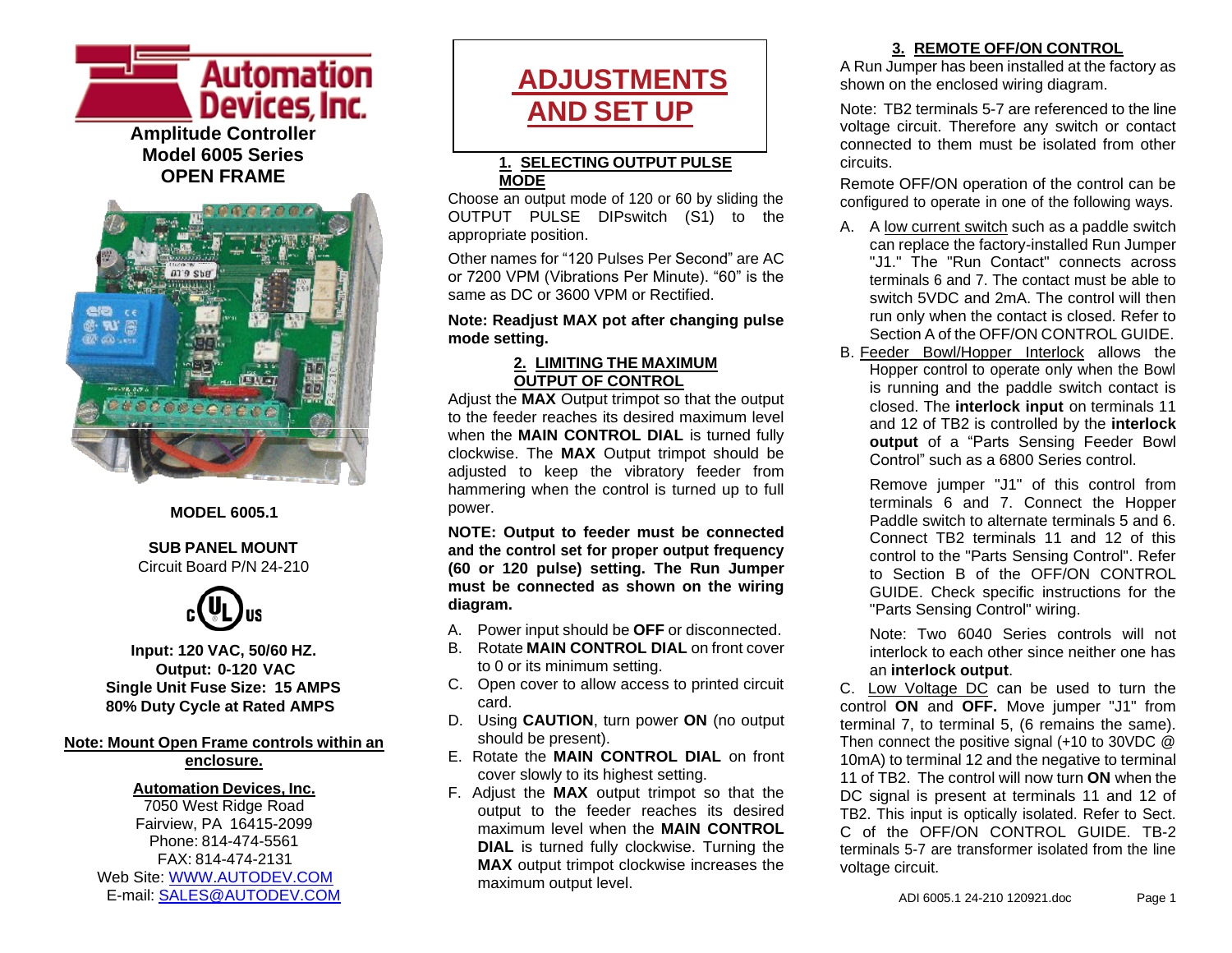#### **4. SETTING THE MINIMUM OUTPUT LEVEL OF CONTROL**

When the vibratory feeder is nearly empty, turn the **MAIN CONTROL DIAL** to "1" and adjust the **MIN** trimpot to just below the slowest speed that provides the proper feed rate. The MIN trimpot also serves as the "low speed" trimpot for 2-speed operation. See "S1 Programming Chart" for feature selection details.

#### **5. MAIN CONTROL DIAL**

The output power is controlled by the **MAIN CONTROL DIAL**. It is a logarithmic-tapered power out curve (non-linear) that spreads the power broadly across the **MAIN CONTROL DIAL** The logarithmic taper power curve helps to give maximum "Fine Control" over the output speed of the vibratory feeder. When very precise adjustment of the **MAIN CONTROL DIAL** is needed, increase the MIN trimpot setting and/or decrease the MAX trimpot setting. For precise scaling at low amplitudes, use the linear POT taper or reduce the Max pot setting. To select a linear pot taper for the Main Control Dial, see the "S1 Programming Chart."

#### **6. SETTING THE SOFT-START**

The start-up rate of the control output can be adjusted to ramp up to the desired output level instead of starting abruptly. Soft-start keeps parts from falling off the tooling, reduces spring shock, and hammering when the control turns ON. Turn the **SOFT** Start trimpot clockwise for the gentlest start (about a 6 sec. ramp up to full output). Turn the trimpot fully counter-clockwise for no soft start.

#### **7. LINE VOLTAGE COMPENSATION**

Fluctuations in the line voltage can cause a feeder bowl to vary its feed rate. The line voltage compensation feature adjusts the control's output to help compensate for fluctuations in the supply voltage. If it becomes necessary to disable this feature, set "Disable LVC" from the S1 programming chart

#### **8. REMOTE SPEED CONTROL**

Remote control of the power level can be accomplished by the following methods:

A. 4-20mA signal from a PLC can be used to remotely vary the output of the control instead of the Main Control Dial. The 4-20mA input is automatically in control whenever a 4-20mA signal is applied to the control (terminals TB2-8 & 9). The Main Control

dial setting is ignored whenever there is a 4- 20mA signal. The 4-20mA input is transformer isolated from the power line. In an environment with high electrical noise, use a shielded cable for the 4-20mA signal. The "S1 Programming Chart" shows how change to 0-20mA speed control instead of the default of 4-20mA.

B. A 0-5VDC Analog input signal may be applied in place of the Main Control Dial at H1. The 0- 5VDC input is transformer isolated from the power line.

#### **9. SUPPLEMENTARY FEATURES**

Special supplementary software features can be enabled on the 24-210/24-211 circuit boards The features include: *linear pot taper*, *0-20mA control*, e*mpty bowl timer*, *low pulse rates,* and *two speed pots*. See the S1 Switch Programming Chart. Contact the manufacturer for more information.

#### **10. STATUS LEDs**

When any of the inputs are active, the associated LED will turn ON. When the RUN input conditions are met, the RUN LED will turn ON. See section 3 and the wiring diagram's ON/OFF Control Guide for more information on how to satisfy the RUN conditions.

#### **WARNING:**

**Fuses should be replaced with a Bussman ABC or Littelfuse 3AB "Fast Acting" type or equivalent of manufacturer's original value.**

**Mounting this control directly to a vibrating device will void the warranty.**

#### **TROUBLESHOOTING**

Basic Procedure – To ascertain whether the problem lies in the controller, take the following steps:

- A. Check for good fuses. Disconnect the input power and tighten the screw terminals.
- B. For the control output to be on: Make sure that the proper input power is present. The **MAIN CONTROL DIAL** must be turned up or if the 4-20mA input is used, it must have over 5mA. Either the DIRECT LED must be lit or both the INTERLOCK and EXT VOLTS LEDs must be lit. Anytime the output is turned on, the RUN LED will be ON. To light the DIRECT LED, a Run Jumper must be connected at

TB2-6 & TB2-7. To light the INTERLOCK LED, a Run Jumper must connect TB2-5 to TB2-6. To illuminate the EXT VOLTS LED, a 10-30 VDC signal has to be present at TB2-11 & 12. See the section titled "**Remote OFF/ON control**" for more information.

- C. Connect an AC voltmeter across the LOAD terminals (with the LOAD connected) and vary the **MAIN CONTROL DIAL** from minimum to maximum. In 120 pulse mode, the output should vary from approximately 30% to 98% of the input voltage depending on the setting of the **MIN** and **MAX** trimpots. In 60 pulse mode the output should vary from 20% to around 85% of the input voltage.
- D. On new installations: If the Feeder only hums but it doesn't feed any parts, try changing the **60/120** DIP switch (S1) to the opposite position.

When neither a humming sound nor any vibration can be detected in the vibratory feeder, the problem may be in the controller.

| <b>S1 Programming Chart</b> |                            |     |                 |
|-----------------------------|----------------------------|-----|-----------------|
| <b>Program Description</b>  | <b>S1 Switch Positions</b> |     |                 |
|                             | SW <sub>3</sub>            | SW4 | SW <sub>5</sub> |
| Standard Program            |                            |     |                 |
| <b>Linear Pot Taper</b>     |                            |     | 0               |
| 0-20mA option               |                            |     | 0               |
| <b>Empty Bowl Timer</b>     |                            |     | ი               |
| Disable LVC                 |                            | 0   |                 |
| 2-Speed Operation           |                            | 0   |                 |
| 30/40 Pulse Operation       |                            |     |                 |
| Low Voltage at "1"          |                            |     |                 |